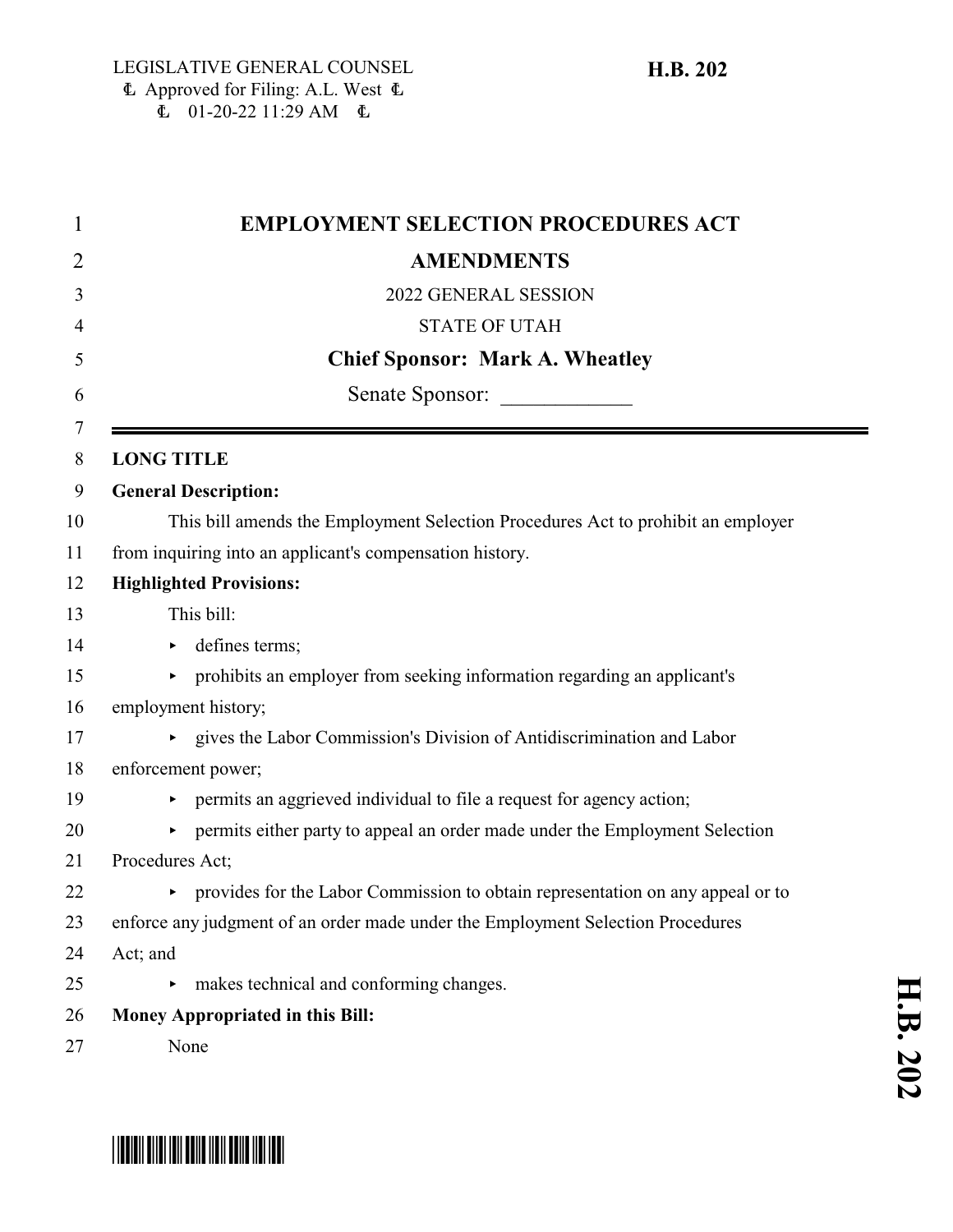<span id="page-1-0"></span>

| 28 | <b>Other Special Clauses:</b>                                                                                     |
|----|-------------------------------------------------------------------------------------------------------------------|
| 29 | None                                                                                                              |
| 30 | <b>Utah Code Sections Affected:</b>                                                                               |
| 31 | <b>AMENDS:</b>                                                                                                    |
| 32 | 34-46-102, as last amended by Laws of Utah 2010, Chapter 218                                                      |
| 33 | 34-46-301, as enacted by Laws of Utah 2009, Chapter 174                                                           |
| 34 | <b>ENACTS:</b>                                                                                                    |
| 35 | 34-46-401, Utah Code Annotated 1953                                                                               |
| 36 |                                                                                                                   |
| 37 | Be it enacted by the Legislature of the state of Utah:                                                            |
| 38 | Section 1. Section 34-46-102 is amended to read:                                                                  |
| 39 | 34-46-102. Definitions.                                                                                           |
| 40 | As used in this chapter:                                                                                          |
| 41 | (1) "Applicant" means an individual that provides information to an employer for the                              |
| 42 | purpose of obtaining employment.                                                                                  |
| 43 | (2) (a) "Compensation" means an amount or benefit an individual receives for                                      |
| 44 | providing labor or service.                                                                                       |
| 45 | (b) "Compensation" includes an amount or benefit that:                                                            |
| 46 | is fixed; or<br>(i)                                                                                               |
| 47 | (ii) calculated on a time, task, piece, commission, or other basis.                                               |
| 48 | $[\frac{1}{2}]$ (3) "Division" means the Labor Commission's Division of Antidiscrimination and                    |
| 49 | Labor.                                                                                                            |
| 50 | $[\langle 3\rangle]$ (4) "Employer" means a person employing 15 or more employees within the state                |
| 51 | for each working day in each of 20 calendar weeks or more in the current or preceding calendar                    |
| 52 | year.                                                                                                             |
| 53 | $[$ (4)] (5) "Employment selection process" means the process by which an employer                                |
| 54 | selects an individual to be an employee for the employer.                                                         |
| 55 | $[\frac{1}{2}, \frac{1}{2}]$ (6) "Initial selection process" means the receipt of information in a record from an |
| 56 | applicant that the employer uses to determine whether the applicant will be considered for a                      |
| 57 | second review for the position for which the applicant is applying.                                               |
| 58 | $[\left(6\right)]$ (7) "Record" means information that is:                                                        |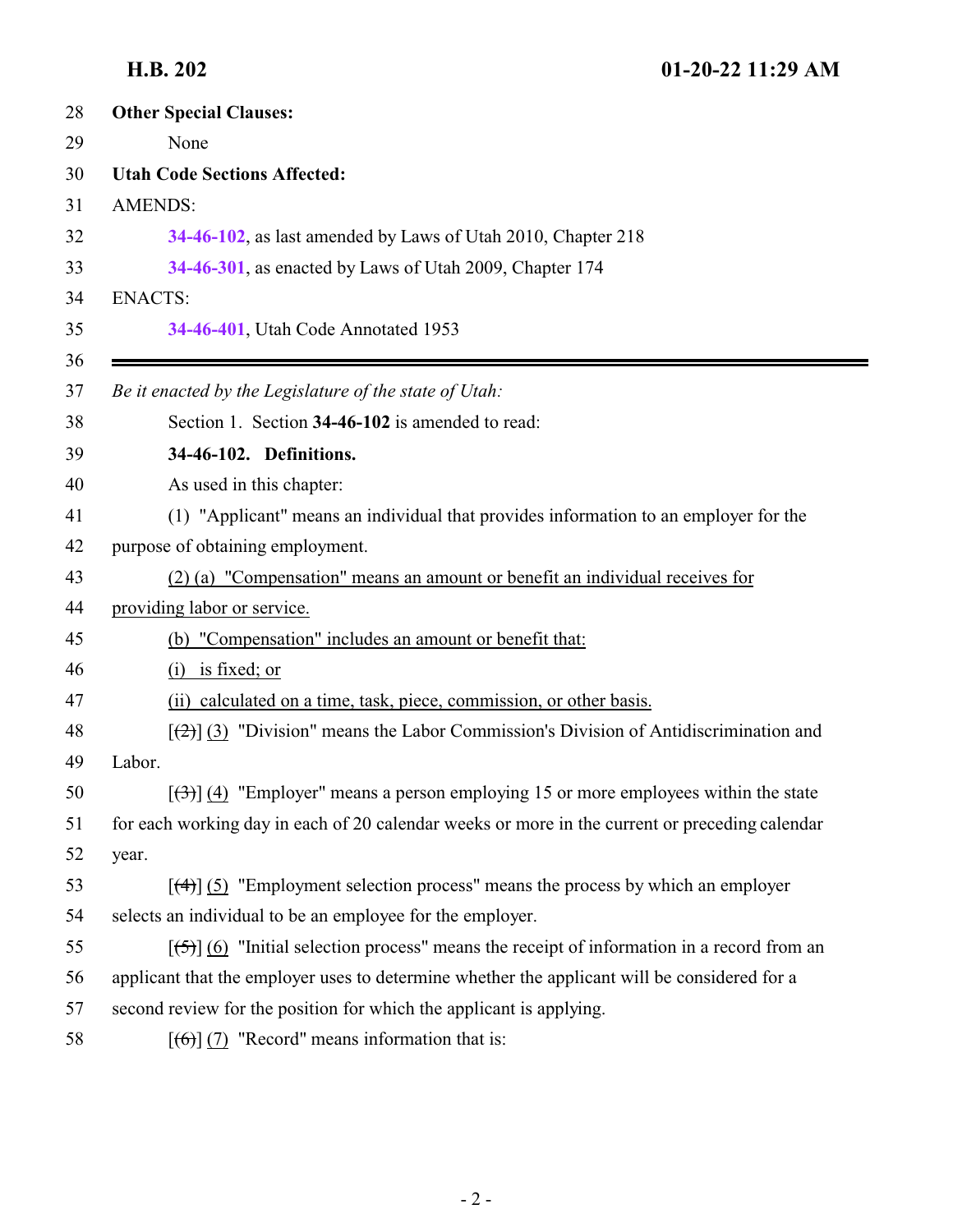### <span id="page-2-0"></span>**01-20-22 11:29 AM H.B. 202**

| 59 | (a) inscribed on a tangible medium; or                                                                                       |
|----|------------------------------------------------------------------------------------------------------------------------------|
| 60 | (b) (i) received or stored in an electronic or other medium; and                                                             |
| 61 | (ii) retrievable in perceivable form.                                                                                        |
| 62 | Section 2. Section 34-46-301 is amended to read:                                                                             |
| 63 | 34-46-301. Investigations -- Complaints -- Sanctions -- Rulemaking.                                                          |
| 64 | (1) The division may investigate an alleged violation of this chapter.                                                       |
| 65 | (2) (a) An individual claiming to be aggrieved by an action of an employer in violation                                      |
| 66 | of this chapter may file with the division a request for agency action.                                                      |
| 67 | (b) On receipt of a request for agency action under Subsection $(2)(a)$ , the division:                                      |
| 68 | (i) shall conduct an adjudicative proceeding pursuant to Title 63G, Chapter 4,                                               |
| 69 | Administrative Procedures Act; and                                                                                           |
| 70 | (ii) may attempt to reach a settlement between the parties through a settlement                                              |
| 71 | conference.                                                                                                                  |
| 72 | $(3)$ (a) If the division determines that a violation has occurred in violation of:                                          |
| 73 | Part 2, Requirements Related to Information, the division may order that the<br>(i)                                          |
| 74 | employer:                                                                                                                    |
| 75 | $\left[\left(\overrightarrow{t}\right)\right]$ (A) cease and desist the action;                                              |
| 76 | $[\overrightarrow{t})$ (B) pay a fine to the division of up to \$500 for a violation, regardless of the                      |
| 77 | number of applicants affected by the violation; or                                                                           |
| 78 | $[\overline{\text{(iii)}}]$ (C) comply with a combination of Subsections (3)(a)(i)(A) and $[\overline{\text{(ii)}}]$ (B); or |
| 79 | (ii) Part 4, Prohibition on Inquiry into Compensation History, the division shall:                                           |
| 80 | (A) for the first offense, issue a warning;                                                                                  |
| 81 | (B) for the second offense, order that the employer pay a penalty of \$500; and                                              |
| 82 | for the third or subsequent offense, order that the employer pay a penalty of \$1,500.<br>(C)                                |
| 83 | The division shall:<br>(b)                                                                                                   |
| 84 | retain 50% of a penalty payment described in Subsection $(3)(a)(ii)$ ; and<br>(1)                                            |
| 85 | (ii) pay 50% of a penalty payment described in Subsection $(3)(a)(ii)$ to the aggrieved                                      |
| 86 | individual.                                                                                                                  |
| 87 | $[\phi]$ (c) Money [received] the division retains under this section shall be deposited as a                                |
| 88 | dedicated credit to the division to pay for the costs of administering this chapter.                                         |
| 89 | (4) The commission may make rules in accordance with Title 63G, Chapter 3, Utah                                              |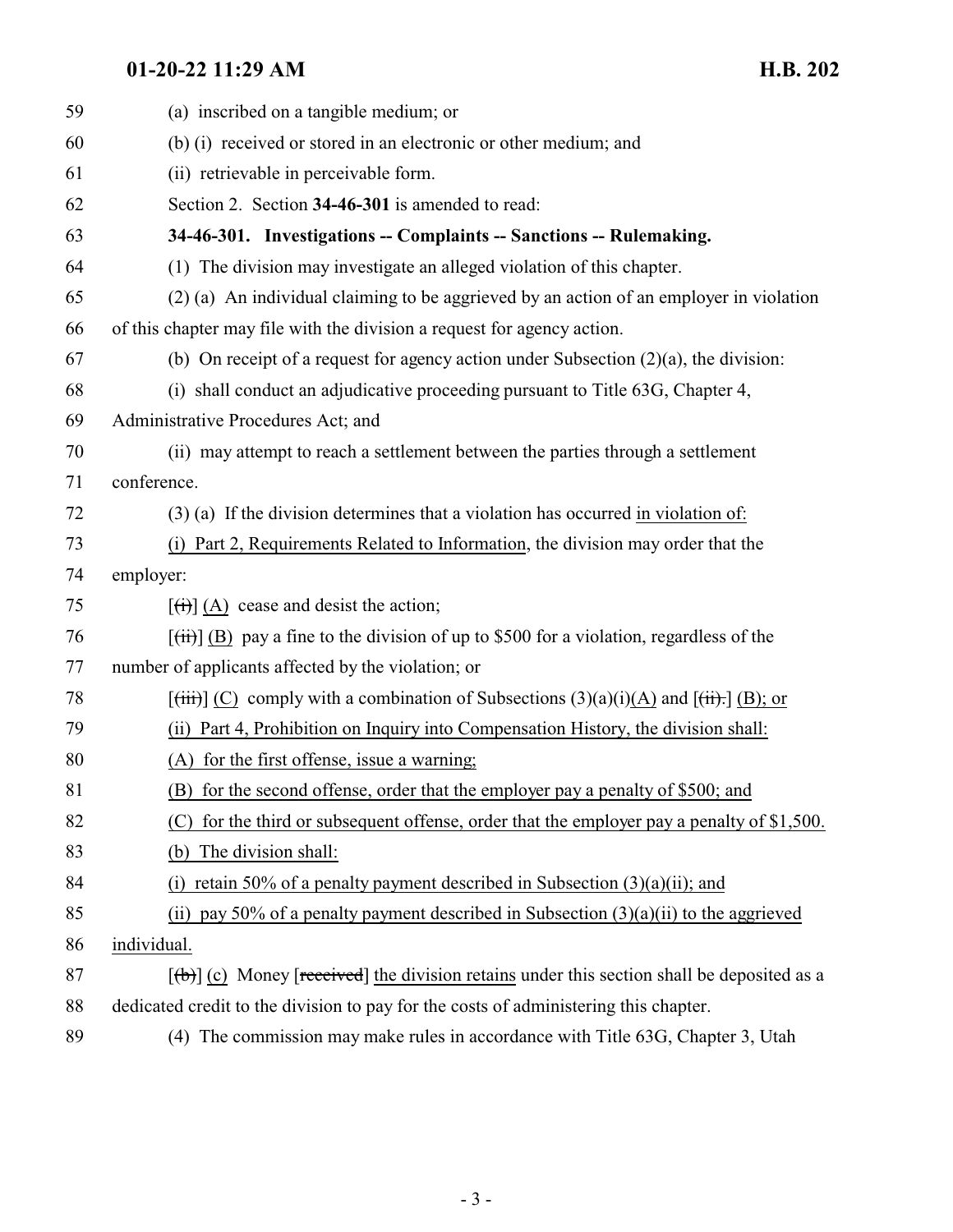**H.B. 202 01-20-22 11:29 AM**

<span id="page-3-0"></span>

| 90  | Administrative Rulemaking Act, regarding:                                                         |
|-----|---------------------------------------------------------------------------------------------------|
| 91  | (a) [the process to file a written complaint with the division; and procedures under this         |
| 92  | chapter;                                                                                          |
| 93  | (b) the terms defined in Section $34-46-102$ . $\pi$ and                                          |
| 94  | (c) the amount of a penalty imposed under Subsection $(3)(a)(ii)$ .                               |
| 95  | (5) Either party may file with the Division of Adjudication created in Section                    |
| 96  | 34A-1-202 a written request for review of an order issued under Subsection (3), in accordance     |
| 97  | with:                                                                                             |
| 98  | (a) Section $63G-4-301$ ; and                                                                     |
| 99  | (b) Title 34A, Chapter 1, Part 3, Adjudicative Proceedings.                                       |
| 100 | (6) (a) The commission may employ counsel, appoint a representative, request the                  |
| 101 | attorney general, or request the county attorney for the county in which the final order is filed |
| 102 | and docketed, to represent the commission on an appeal or to enforce a judgment related to an     |
| 103 | order under this section.                                                                         |
| 104 | (b) If employed by or representing the commission outside the administrative process,             |
| 105 | the counsel the commission employs, the attorney general, or the county representing the          |
| 106 | commission shall be awarded:                                                                      |
| 107 | reasonable attorney fees; and<br>(i)                                                              |
| 108 | $(ii)$ costs for:                                                                                 |
| 109 | (A) appeals when the commission prevails; and                                                     |
| 110 | (B) judgment enforcement proceedings.                                                             |
| 111 | Section 3. Section 34-46-401 is enacted to read:                                                  |
| 112 | Part 4. Prohibition on Inquiry into Compensation History                                          |
| 113 | 34-46-401. Prohibited Inquiry.                                                                    |
| 114 | (1) An employer may not seek information regarding an applicant's current or previous             |
| 115 | compensation from:                                                                                |
| 116 | (a) the applicant;                                                                                |
| 117 | (b) a person who currently or previously employed the applicant; or                               |
| 118 | an employee of a person who currently or previously employed the applicant.<br>(c)                |
| 119 | This section does not apply to compensation information available to the public                   |
| 120 | under federal or state law.                                                                       |